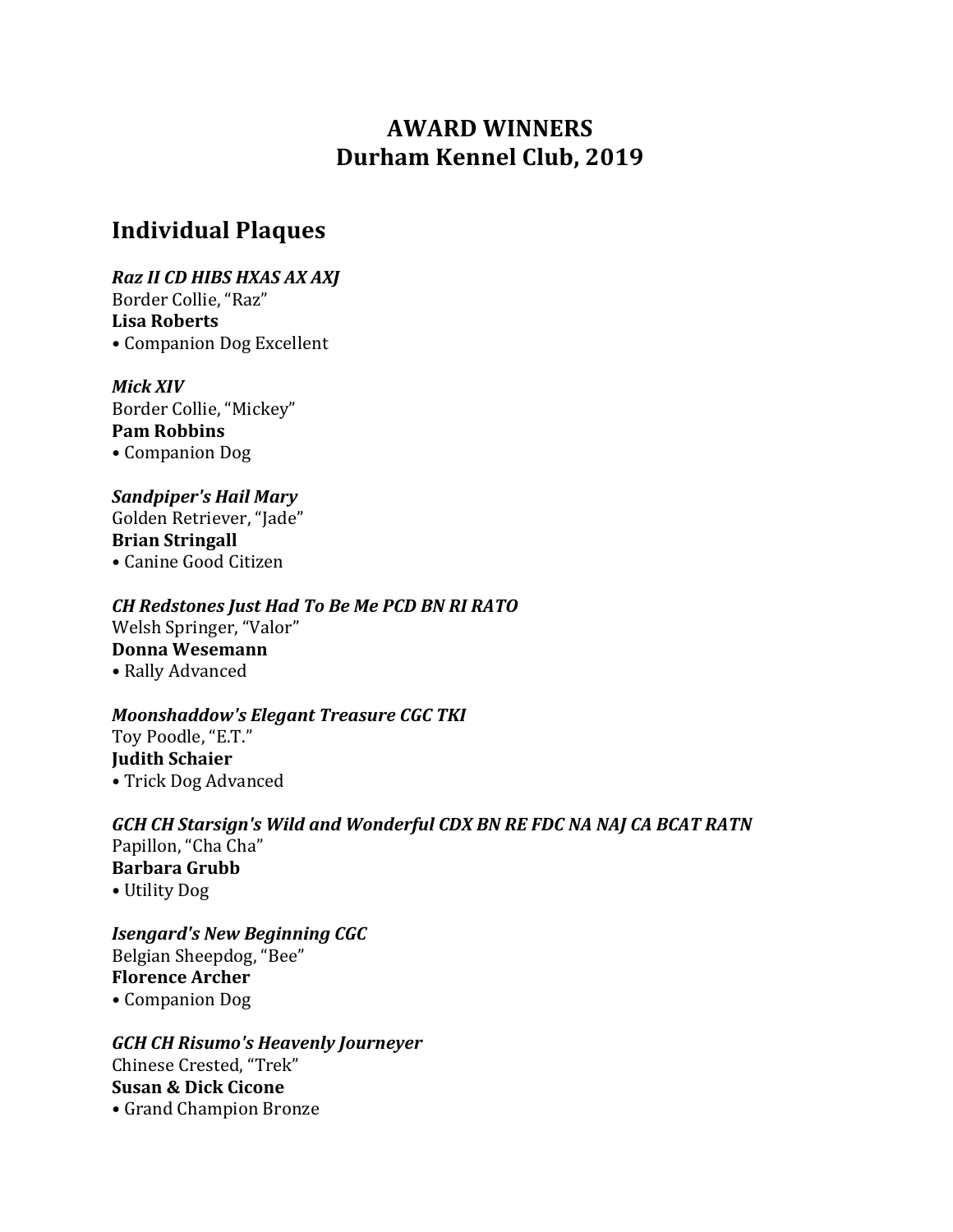#### *CH Agunt's Legolas of Westhaven VCD2 GO RA AX MXJ XF*

Cocker Spaniel, "Legolas" **Carol Rives** • Time 2 Beat

*Hollyridge Flying Easter Bells ML CGC* Dachshund, "Belle" **Norma Williams**

• Tracking Dog

*CH Sunnyoaks Nothing But Net* Dalmatian, "Grayson" **Thomas & Michele Wrath** • Grand Champion

#### **Risumo's Heavenly Change Is Good NAJ**

Chinese Crested, "Syri" **Susan & Dick Cicone** • Agility FAST Novice

#### **Kaler's Little Southern Charmer BN RI CGC TKN**

Soft Coated Wheaton Terrier, "Brady" **Gail Kanas** • Therapy Dog Novice

## **Sandpiper's Twice as Nice CD PCD BN CGC TKN**

Golden Retriever, "Ruby" **Brian Stringall**

• Therapy Dog

#### *MACH5* Pinelands Floating On Air MXG2 MJG2 MFB TQX T2B Shetland Sheepdog, "Jet" **Tracy Fletcher** • Companion Dog

*Curlique N'Riversong's Where Is Carmen Sandiego* Pug. "Carmen" **Rebecca Harrison** • Champion

*CH Abkens Guardian Lookout CGC TKN* Bouvier, "Lexi" **Emmy Wolters** • Scent Work Container Novice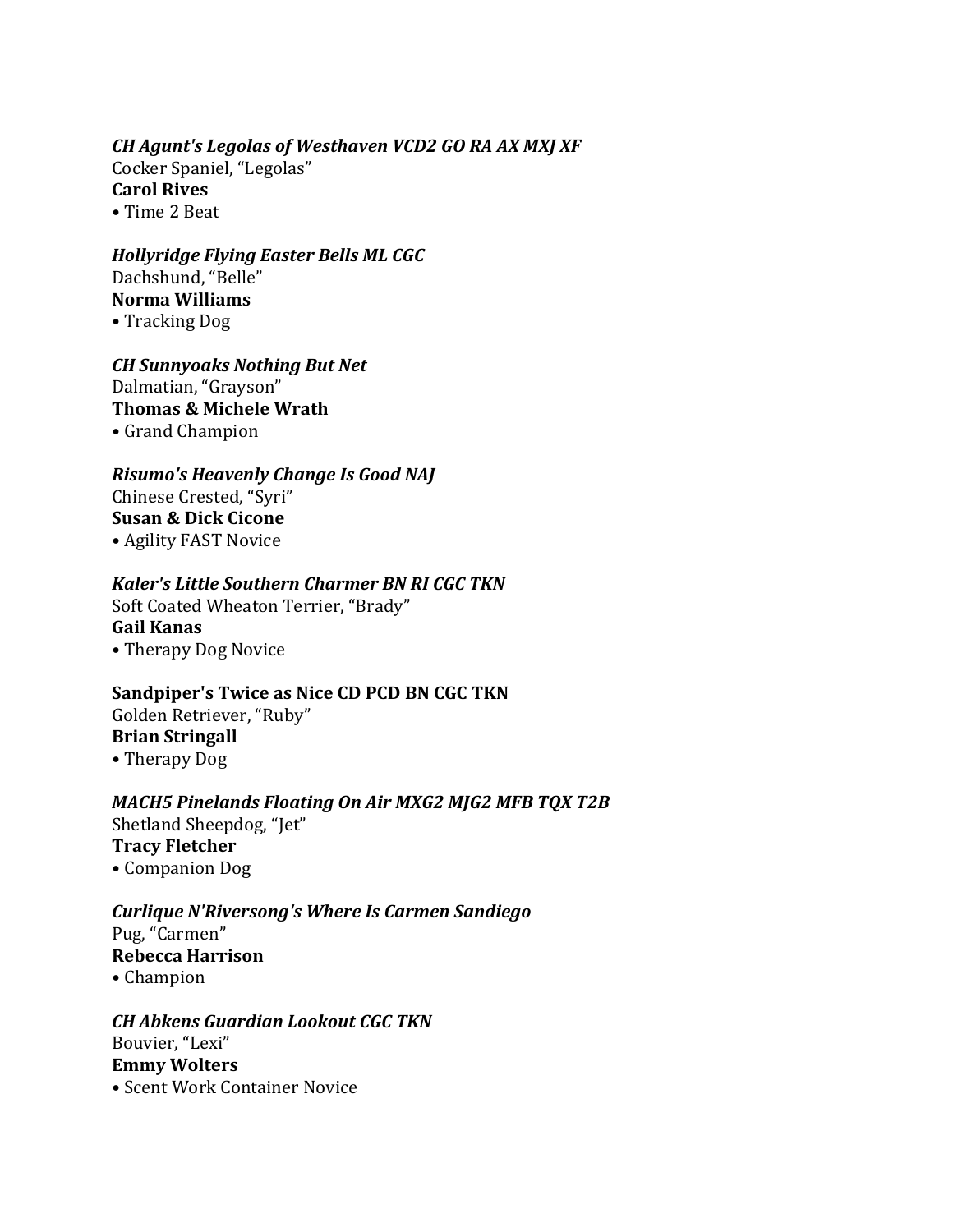**PACH Fairwyn Following Seas RAE MXP5 MXPS MJP7 MJPS PAX XFP** Pembroke Welsh Corgi, "Cooper" **Kathleen Downs** • Master Gold Jumper Preferred

**Redstone's Faith Trust And Pixie Dust VCD2 PCDX BN GN RAE MXB MJB XF T2B** Welsh Springer Spaniel, "Nana" **Donna Wesemann** • Master Agility Champion • Master Silver Agility

#### *CH Cedar Creek Starsign Break All The Rules*

Papillon, "Story" **Lauren Tapyrik** • BCAT • Grand Champion

#### *WindyCanyon's Wolf River UDX VER MX MXB MXJ NF*

Labrador Retriever, "River" **Tammy Abernethy** • Master Agility Excellent Preferred • Preferred Companion Dog Excellent

*Sunnyoaks Buzzer Beater* Dalmatian, "Quinn" **Thomas & Michele Wrath** • Champion • Grand Champion

#### **Statesman's Redstone First Mate BN RN RATN**

Welsh Springer Spaniel, "Gunny"" **Donna Wesemann** • Rally Intermediate • BCAT

#### **GCH CH Abken's Dancing Spyder FDC RATN CGC**

Bouvier, "Spyder" **Emmy Wolters** • Beginner Novice • Scent Work Interior Novice

#### *Wistwin Splashin in the Surf on Maui AX OAJ CGC*

Shetland Sheepdog, "Splash" **Pat Wallace** • Agility Jumper Preferred • Master Agility Excellent Preferred

#### *MACH5* Top Gun's Felix Felicis CDX BN RA HSAS HSBS HIAS HIBS FDC MXC2 MJG2 MXP MJP *MFS TQX T2B CGCA TKI* Border Collie, "Potion" **Mary Oppermann** • Scent Work Container Novice • Scent Work Interior Novice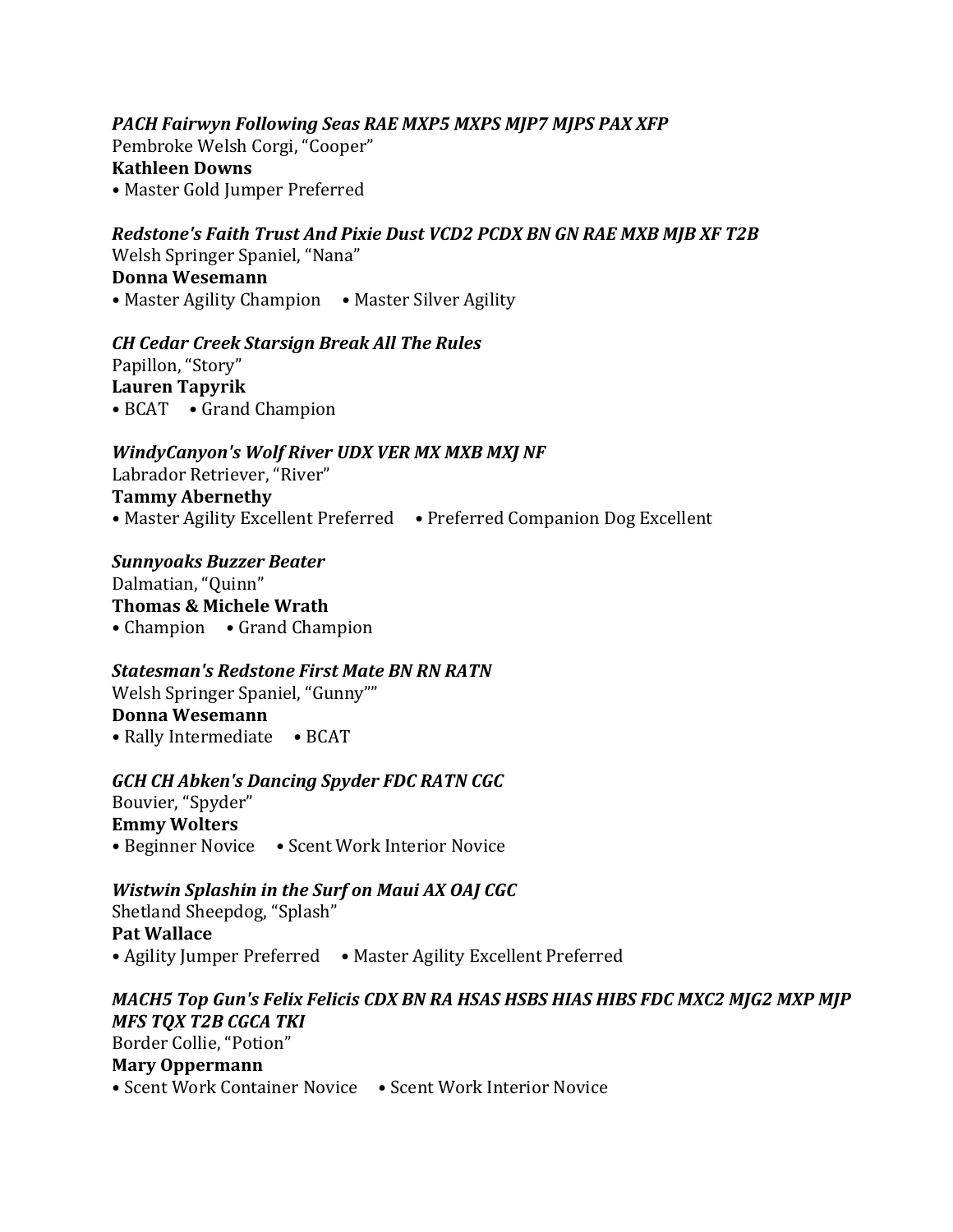#### *CH MACH Lochnaw Rembrandt Van Rijn BN RM MXS MJS MXF T2B2 TKI*  Beagle, "Rembrandt" **Amanda Stipe** • Scent Work Exterior Novice • Scent Work Interior Novice

#### *MACH Prelude's Pullin' Wool CDX BN HSAS MXB MJB CGC*

Shetland Sheepdog, "Bit" **Roger Akers** • Master Silver Jumper • Master Silver Agility

#### *Wildblue's Roxy CD PCD BN RI CGCA*

Border Collie, "Roxy" **Glenda Moser** • Rally Advanced • Farm Dog Certified

#### *Windycanyon's Sweetpotato Pie UD PCDX BN GO OA NAJ AXP OJP*

Labrador Retriever, "Tater" **Tammy Abernethy** • Excellent Agility Jumper Preferred • Master Agility Excellent Preferred

## *Bel Canto Autumn Dream O'Glenoak CDX RN SCN SIN SEN RATN CGC TKA*

Belgian Terverun, "Autumn" **Joyce McHenry** • Scent Work Buried Novice • Scent Work Novice

#### *Wistwin Rhythm of the Heart NA AXJ OF*

Shetland Sheepdog, "Nick" **Tracy Fletcher** • Open Agility • Agility Fast Excellent

#### **Bootiff's King Alfred The Great**

Tibetan Terrier, "Dexter" **Debbie McClellan** • Champion • CGCA • CGCU

#### *MACH5* Rolin Ridge's Genuine Gold UD RE PT MXS2 MJC2 MFB TQX T2B3 CAA RATCHX Belgian Sheepdog, "K.T." **Stacy Garvin** • Premier Jumper Dog • Master Gold Agility 2 • Master Agility Champion 6

## *Homebrewed Ciera Mockingbird VCD3 MXS MXJ MJB MXF*

Staffordshire Bull Terrier, "Birdie" **Brona Hicks** • Master Agility Champion • Master Gold Agility • Master Jumper Silver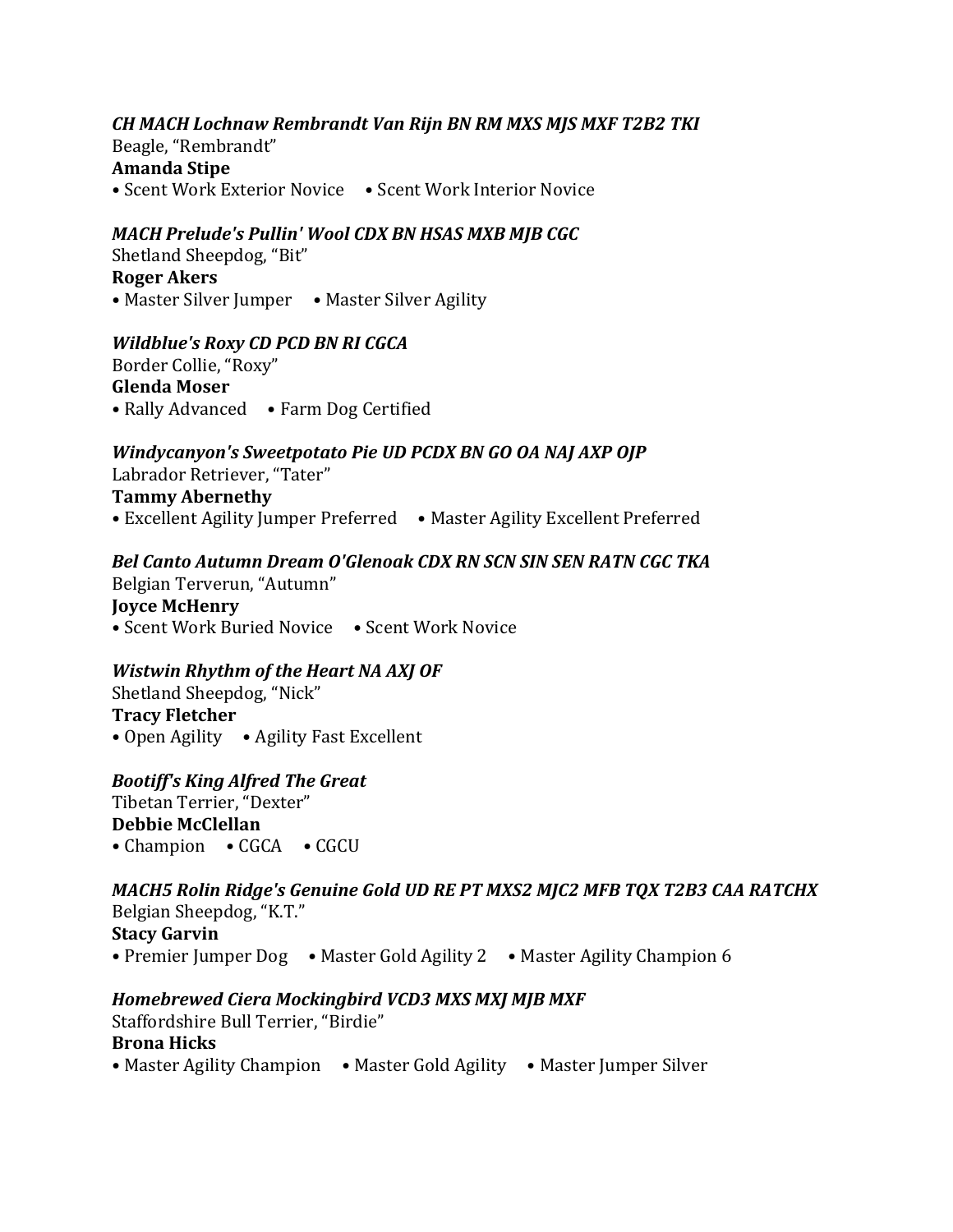#### *Risumo's Heavenly Tiffany Star*

Chinese Crested, "Audrey"

**Susan & Dick Cicone**

• Novice Agility Jumper • Novice Agility • Open Agility

## Abott Steel Magnolia CD BN RE BCAT CCA THDN RATN DS DJ CGCA TKI

Golden Retriever, "Delilah"

#### **Sharon Pitz**

• Scent Work Container Novice • Companion Dog Excellent • Novice Agility Preferred

## *MACH5 Menina De Prata VCD1 RE JH SHU MXS2 MJC2 MXF T2B3 CA THDN CGCA*

Miniature Poodle, "Nina" **Beth White** 

- Time 2 Beat Preferred Master FAST Preferred Premier Jumper Dog Preferred
- Premier Agility Dog Preferred

## *Brookwood N Agunt Oh Gil-galad CDX BN RA NA NF*

## Cocker Spaniel, "Gilly" **Carol Rives**

• Tracking Dog • Novice Agility Jumper • Versatile Companion Dog 1 • Agility FAST Open

## *GCH CH Cammcastle's Jointventure V Brimstone RA*

Rottweiler, "J.J." **Jodi LaBombard** • Preferred Companion Dog • Beginner Novice • Companion Dog • Rally Excellent

## *Riverside Earle Gray RI NA NAJ*

Pembroke Welsh Corgi, "Grayson"

## **Kathleen Downs**

- Beginner Novice Scent Work Container Novice Scent Work Interior Novice
- Scent Work Exterior Novice

## *MACH2 Mama's Lil' Major Dooley RE MXS MJG MXF T2B3 TKI*

Beagle, "Dooley" **Amanda Stipe** • Rally Master • Master Gold Agility • Rally Advanced Excellent • Master Century Jumper

## *Aratone's Royal Keepsake CD MX MXJ*

Shetland Sheepdog, "Kylee"

## **Vicky Gillow**

- Companion Dog Excellent Champion Master Bronze Jumper Utility Dog
- Master Bronze Agility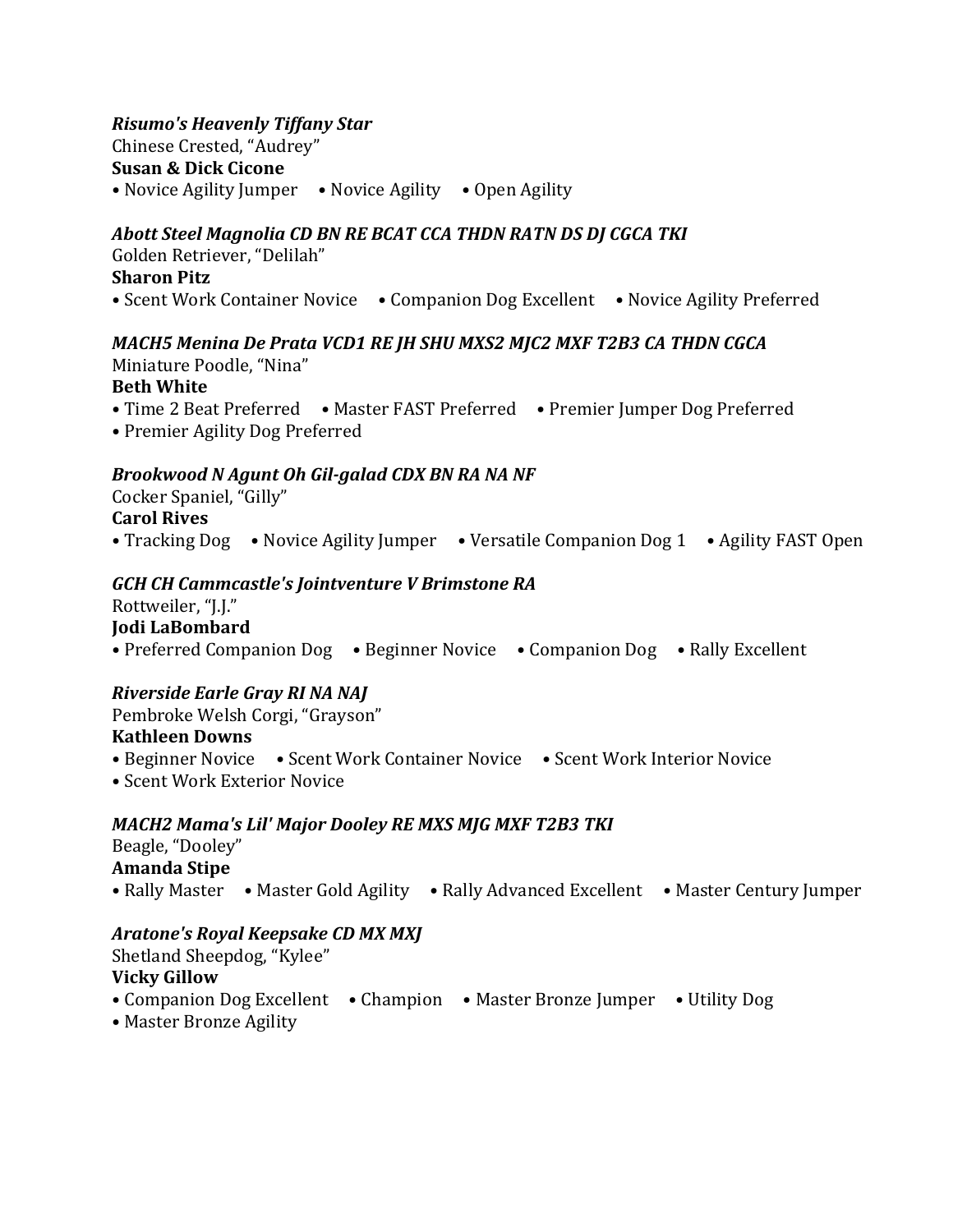## Valentine's Chase Divine VCD1 BN RN MH MX MXB MXJ MJB XF BCAT

Standard Poodle, "Chase"

### **Diane Divine**

- Master Silver Agility Time 2 Beat Master Silver Jumper
- Companion Dog Excellent Versatile Companion Dog 2

## **Prelude's That'll Do Mac CD OA NAJ**

Shetland Sheepdog, "Mac"

## **Nancy Akers**

- Open Agility Jumper Agility Excellent Agility FAST Novice
- Companion Dog Excellent Agility FAST Open

## **OTCH3** MACH3 Eastbrooke Jusdandy Blue Ridge Legacy UDX OM4 VER RE PT MXG MJC MXF *TQX T2B*

Shetland Sheepdog, "Asher" **Vicky Gillow**

- Obedience Trial Champion 4 Utility Dog Excellent 2 Obedience Master 5
- Master Century Agility Master Agility Champion 4

## *MACH4* Prelude's Tupper UDX OM1 RAE HSADS HXADS MXB2 MJB2 XF T2B

Shetland Sheepdog, "Tupper"

## **Nancy Akers**

• Herding Champion • Master Agility Excellent Preferred • Master Excellent Jumper Preferred • Master Agility Excellent Preferred 2 • Master Excellent Jumper Preferred 2

## **Teracrofts Fly Like The Wind RA OAP NJP THDD CGCA**

Labrador Retriever, "Kylie"

## **Emilie Beglane**

- Scent Work Container Novice Scent Work Interior Novice Scent Work Exterior Novice
- Scent Work Interior Advanced Scent Work Buried Novice Scent Work Novice
- Scent Work Container Advanced

## **Teracrofts Source of Joy BN RA NA NAJ SWN SHDN THD CGCA**

Labrador Retriever, "Abby"

## **George Beglane**

• Scent Work Interior Advanced • Scent Work Exterior Advanced • Scent Work Container Advanced • Scent Work Buried Advanced • Scent Work Advanced • Scent Work Interior Excellent • Scent Work Exterior Excellent

## *Bare Tree Luck Be A Lady RA TKI*

## Beagle, "Lucky"

## **Amanda Stipe**

- Rally Excellent Novice Agility Jumper Preferred Agility FAST Novice Preferred
- Novice Agility Jumper Novice Agility Open Agility Agility FAST Novice
- Open Agility Jumper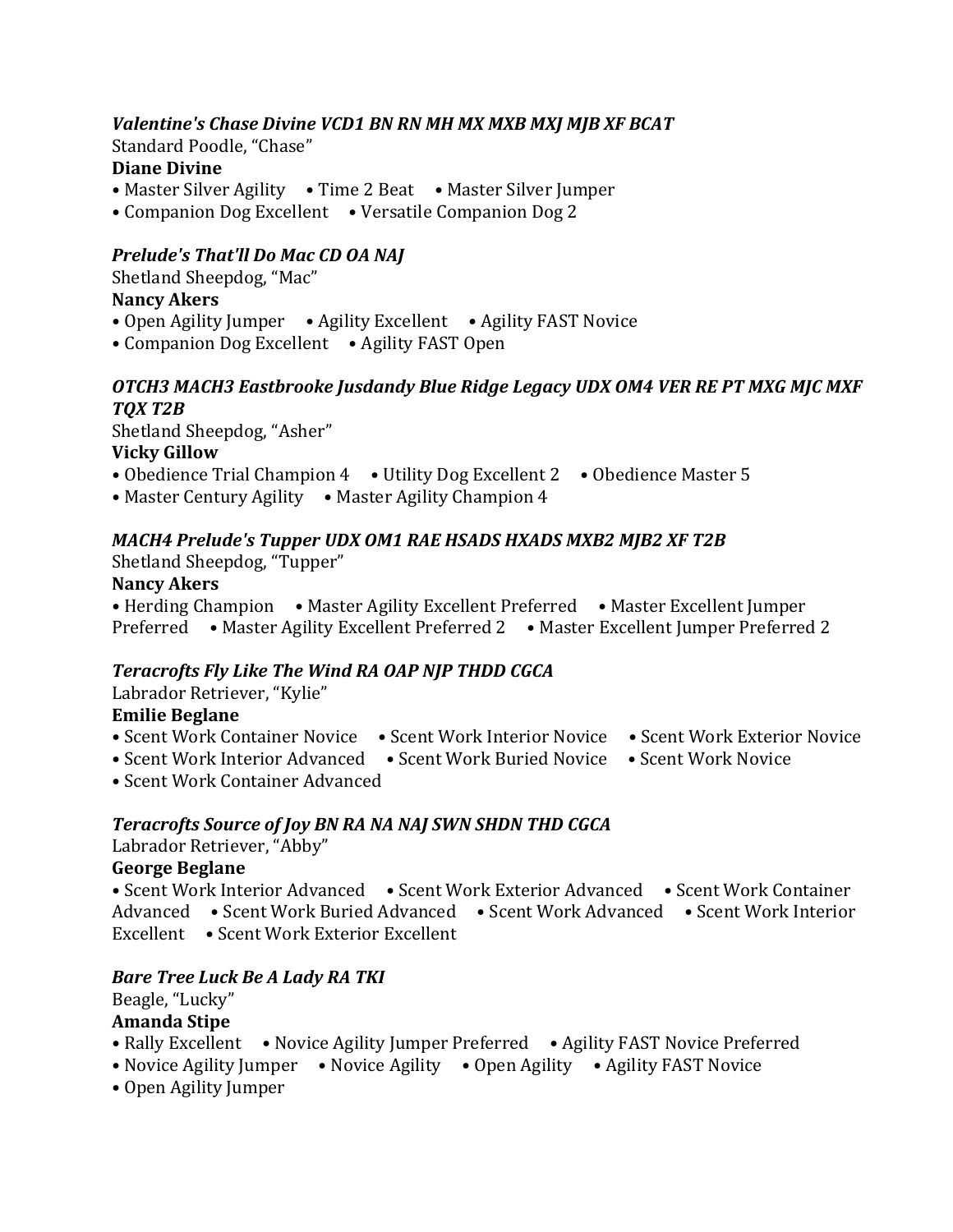#### Lauris New Dreams To Touch TD MX MXJ CA CGC

Standard Poodle, "Janey"

## **Lauren Tapyrik**

• Master Bronze Jumper • Master Bronze Agility • Time 2 Beat • Companion Dog

• Versatile Companion Dog 1 • Master Agility Champion • BCAT • Agility FAST Novice

## **Safranne's Silver Sails Anchor Down DJ CGC**

Miniature Poodle, "Vandy"

## **Beth White**

- Novice Agility Jumper Novice Agility Agility FAST Novice Open Agility
- Open Agility Jumper Agility FAST Open Agility FAST Excellent
- Excellent Agility Jumper

## *MACH3 Blacpearl Patuxent River Breeze BN RE MXB2 PAD MJB2 MFB TQX T2B3* Labrador Retriever, "Pax"

## **Eleanor Hawkins**

- Master Silver Fast Time 2 Beat 4 Premier Jumper Dog 8 Master Agility Champion 4
- Premier Agility Dog Silver Master Silver Agility 2 Master Gold Fast
- Master Gold Jumper 2

#### Louter Creeks Simply Irresistible CDX PCDX BN RM RAE *JH FDC NA NAJ CA DCAT RATS DN CGCA CGCU TKP*

Standard Poodle, "Si" **Kim Tyndall**

• Junior Hunter Upland • Scent Work Container Novice • FCAT • Scent Work Interior Novice • Scent Work Exterior Novice • Scent Work Buried Novice • Scent Work Novice • Coursing Ability Advanced • Scent Work Container Advanced • Scent Work Handler Discrimination Novice

#### *GCH CH Cedar Creek Starsign Heza Fiery Little Spright BN RA RE TKA*

Papillon, "Spright"

# **Barbara Grubb**

- Companion Dog Companion Dog Excellent Rally Advanced Excellent
- Rally Master Rally Advanced Excellent 2 Rally Master 2 Rally Champion
- Rally Advanced Excellent 3 Rally Master 3 Farm Dog Certified

## *CH MACH3 Riverside Good Zone RAE MXG MJC OF CGC*

Pembroke Welsh Corgi, "Ellie"

#### **Kathleen Downs**

• Scent Work Exterior Novice • Scent Work Interior Novice • Scent Work Container Novice • Scent Work Buried Novice • Scent Work Container Novice Elite • Scent Work Interior Novice Elite • Scent Work Novice • Scent Work Container Advanced • Scent Work Interior Advanced • Scent Work Exterior Advanced • Master Century Agility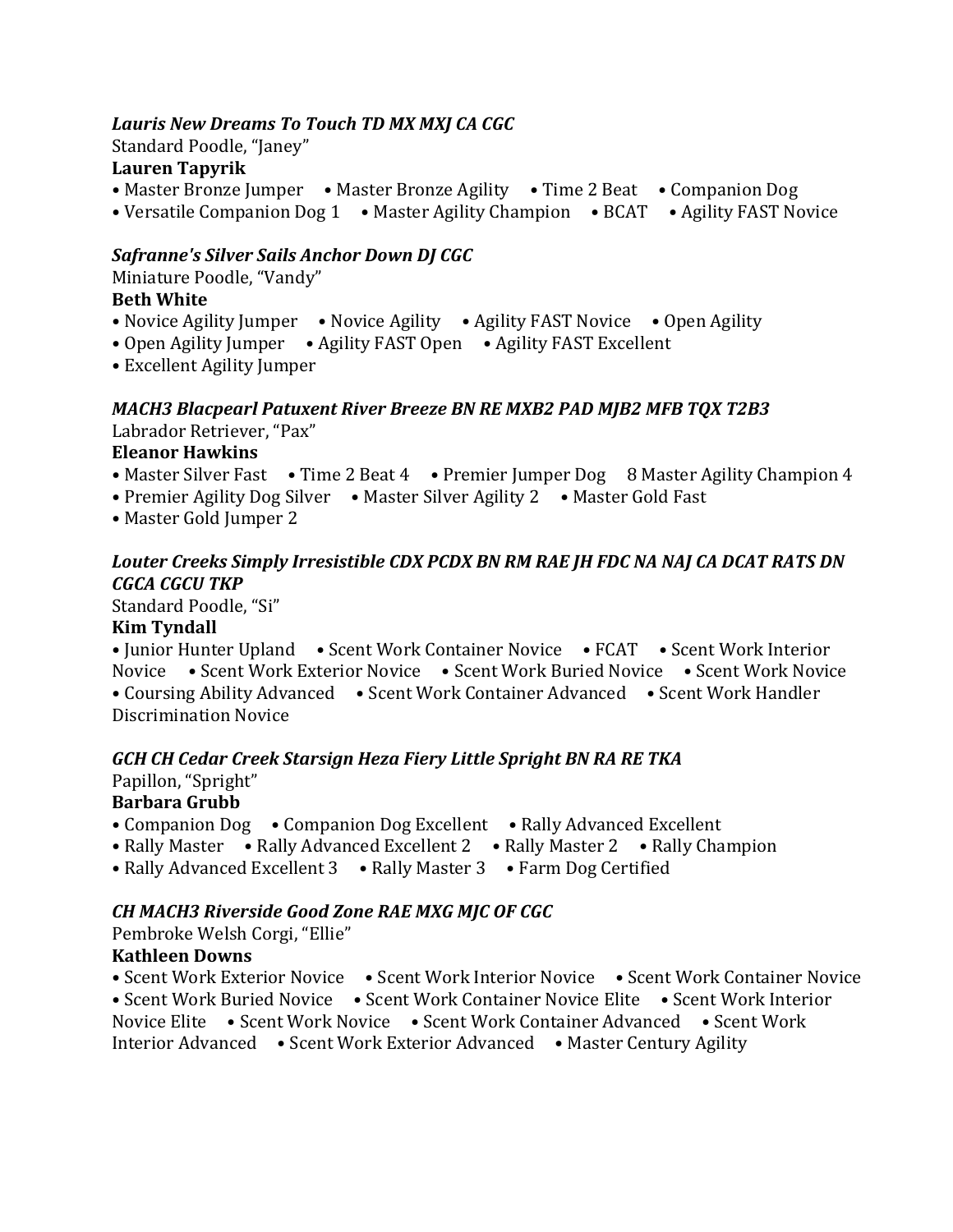#### CH MACH2 Bramble Pocket Full of Stars PCD BN FDC MXG MJB2 NF T2B SE CAA CGCA TKI Border Terrier, "Beamer"

#### **Mary Oppermann**

- Master Silver Jumper 2 Master Agility Champion 3 Master Gold Jumper 2
- Scent Work Interior Novice Scent Work Container Novice Scent Work Buried Novice
- Master Century Agility BCAT Agility FAST Open Scent Work Exterior Novice
- Scent Work Novice

#### **CH MACH PACH5 Applegarth Kiss and Tell CD PCD BN RA FDC MXG MJG MXP18 MXPG2 MJP20 MJPC2 PAX7 NF NFP T2BP CAA CGCA TKI**

Border Terrier, "Flirt"

#### **Mary Oppermann**

- Preferred Agility Champion 6,7 Master Agility Excellent Preferred 19,20,21,22,23
- Preferred Agility Excellent 8,9 Master Excellent Jumper Preferred 21,22,23,24
- Master Century Agility Preferred 2 Master Bronze Jumper Preferred 3 Master Bronze

Agility  $3 \rightarrow BCAT \rightarrow$  Coursing Ability Excellent

## **Wall Plaques:**

## **Master Agility Champion**

**MACH Chelsea's Sloe Gin Fizz MXS MJS T2B2 JE CGC TKN** Bedlington Terrier, "Fizz" **Melissa Hoppes** March 2, 2019

**MACH Homebrewed Ciera Mockingbird VCD3 MXG MJS MXF** 

Staffordshire Bull Terrier, "Birdie" **Brona Hicks** April 5, 2019

## **CH MACH3 Bramble Pocket Full of Stars PCD BN FDC MXC MJG2 OF T2B SE CAA BCAT SWN CGCA TKI**

Border Terrier, "Beamer" **Mary Oppermann** April 13, 2019

## **MACH4 Blacpearl Patuxent River Breeze BN RE MXS2 PDS MJG2 PJD MFG TOX T2B4**

Labrador Retriever, "Pax" **Eleanor Hawkins** May 3, 2019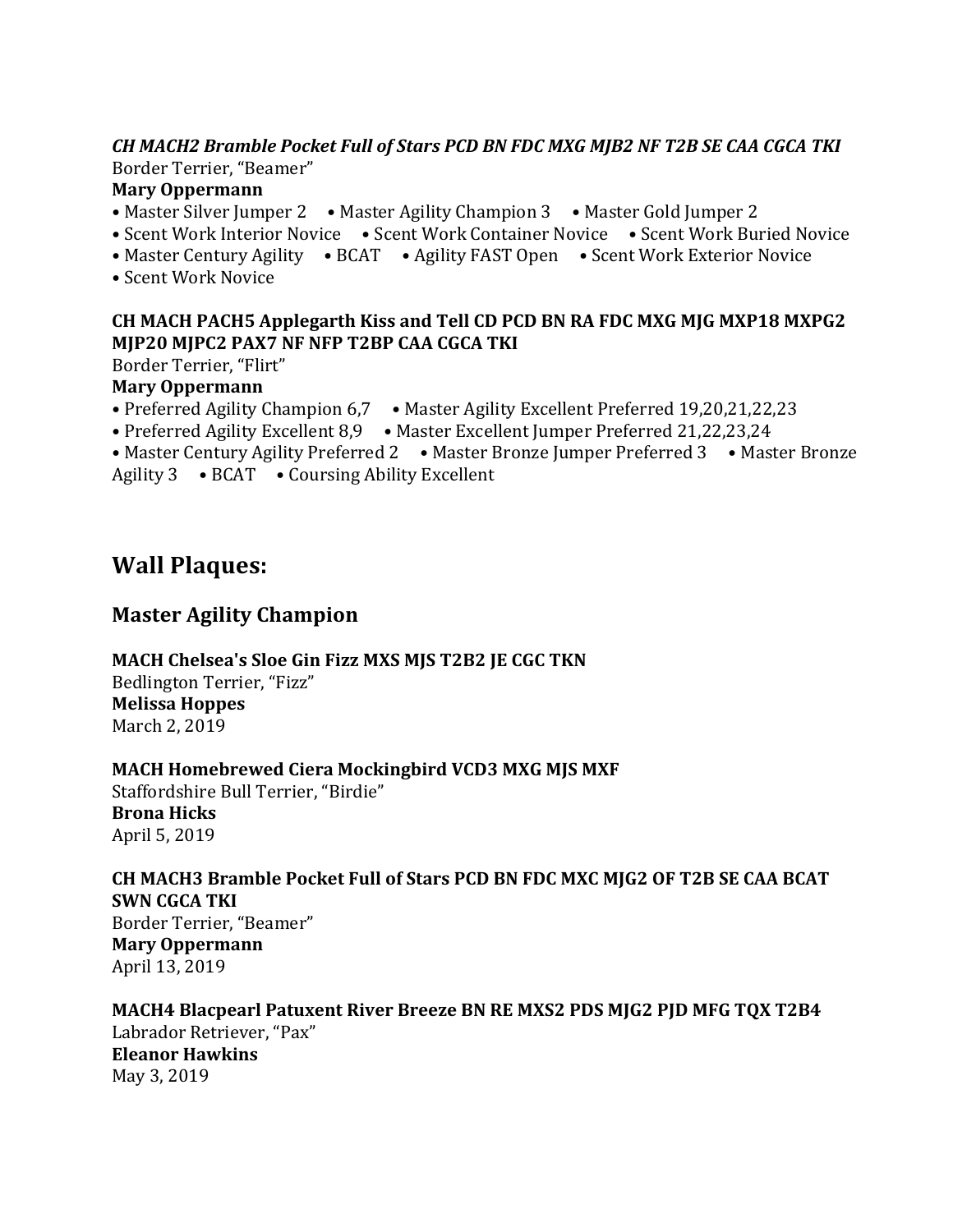#### **OTCH4 MACH4 Eastbrooke Jusdandy Blue Ridge Legacy UDX2 OM5 VER RE PT MXC MJC MXF TQX T2B**

Shetland Sheepdog, "Asher" **Vicky Gillow** May 4, 2019

#### **MACH Lauris New Dreams To Touch VCD1 MXB MJB NF T2B CA BCAT CGC**

Standard Poodle, "Janey" **Lauren Tapyrik** June 23, 2019

# MACH6 Rolin Ridge's Genuine Gold UD RE PT MXG2 MJC2 PJD MFB TQX T2B3 CAA **RATCHX**

Belgian Sheepdog, "K.T." **Stacy Garvin** August 24, 2019

MACH Redstone's Faith, Trust and Pixie Dust VCD2 PCDX BN GN RAE MXS MJB XF Welsh Springer Spaniel, "Nana"

**Donna Wesemann** November 1, 2019

## **Preferred Agility Excellent**

CH MACH PACH7 Applegarth Kiss And Tell CD PCD BN RA FDC MXG MJG MXP23 MXPB3 **MJP24 MJPB3 PAX9 NF NFP T2BP CAX BCAT CGCA TKI** Border Terrier, "Flirt" **Mary Oppermann** January 11, 2019

**CH MACH PACH7 Applegarth Kiss And Tell CD PCD BN RA FDC MXG MJG MXP23 MXPB3 MJP24 MJPB3 PAX9 NF NFP T2BP CAX BCAT CGCA TKI** Border Terrier, "Flirt" **Mary Oppermann** August 23, 2019

## **Preferred Agility Champion**

CH MACH PACH7 Applegarth Kiss And Tell CD PCD BN RA FDC MXG MJG MXP23 MXPB3 **MJP24 MJPB3 PAX9 NF NFP T2BP CAX BCAT CGCA TKI** Border Terrier, "Flirt" **Mary Oppermann** January 6, 2019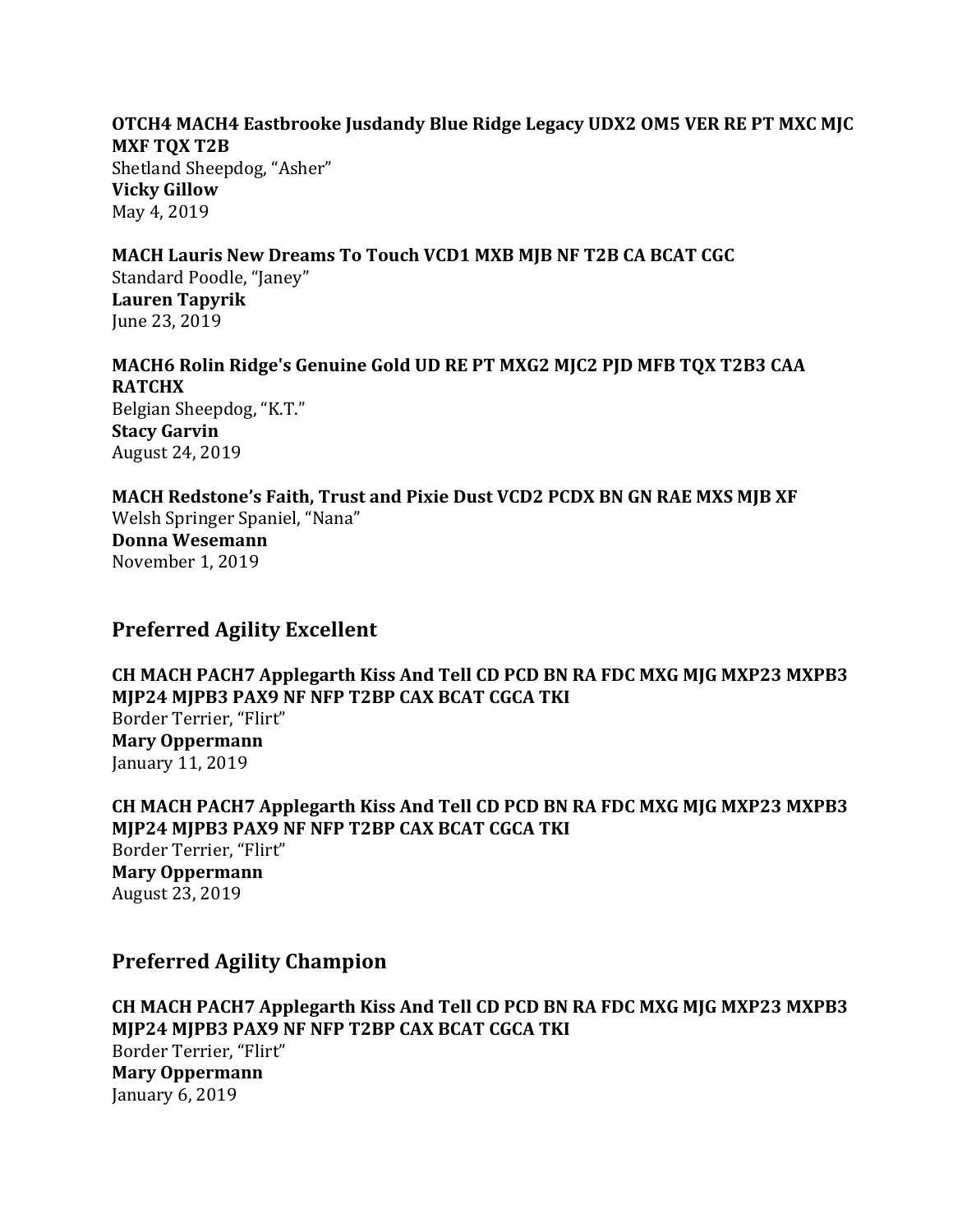CH MACH PACH7 Applegarth Kiss And Tell CD PCD BN RA FDC MXG MJG MXP23 MXPB3 **MJP24 MJPB3 PAX9 NF NFP T2BP CAX BCAT CGCA TKI** Border Terrier, "Flirt" **Mary Oppermann** August 25, 2019

## **High in Trial at National Specialty**

Longo Miller N Lore's Blinded By The Light CDX Great Dane, "Elektra" **Patty Thomas** 2019

## **AKC Therapy Dog**

Sandpiper's Twice As Nice CD PCD BN THD CGC TKN Golden Retriever, "Ruby" **Brian Stringall** 2019

McGrory's Rex CD PCD BN RAE FDC SCN SIN SEN THDX CGCA CGCU TKP German Shepherd Dog, "Rex" **Marcia McGrory** 2019

## **Perfect 200 in Obedience**

Asher, Shetland Sheepdog 200-Open B, Charlotte Dog Training, December 2019 **OTCH4 MACH4 Eastbrooke Jusdandy Blue Ridge Legacy UDX2 OM5 VER RE PT MXC MJC MXF TQX T2B**, Vicky Gillow

Asher, Shetland Sheepdog 200-Utility B, AKC Obedience Classic, December 2019 **OTCH4 MACH4 Eastbrooke Jusdandy Blue Ridge Legacy UDX2 OM5 VER RE PT MXC MJC MXF TQX T2B, Vicky Gillow**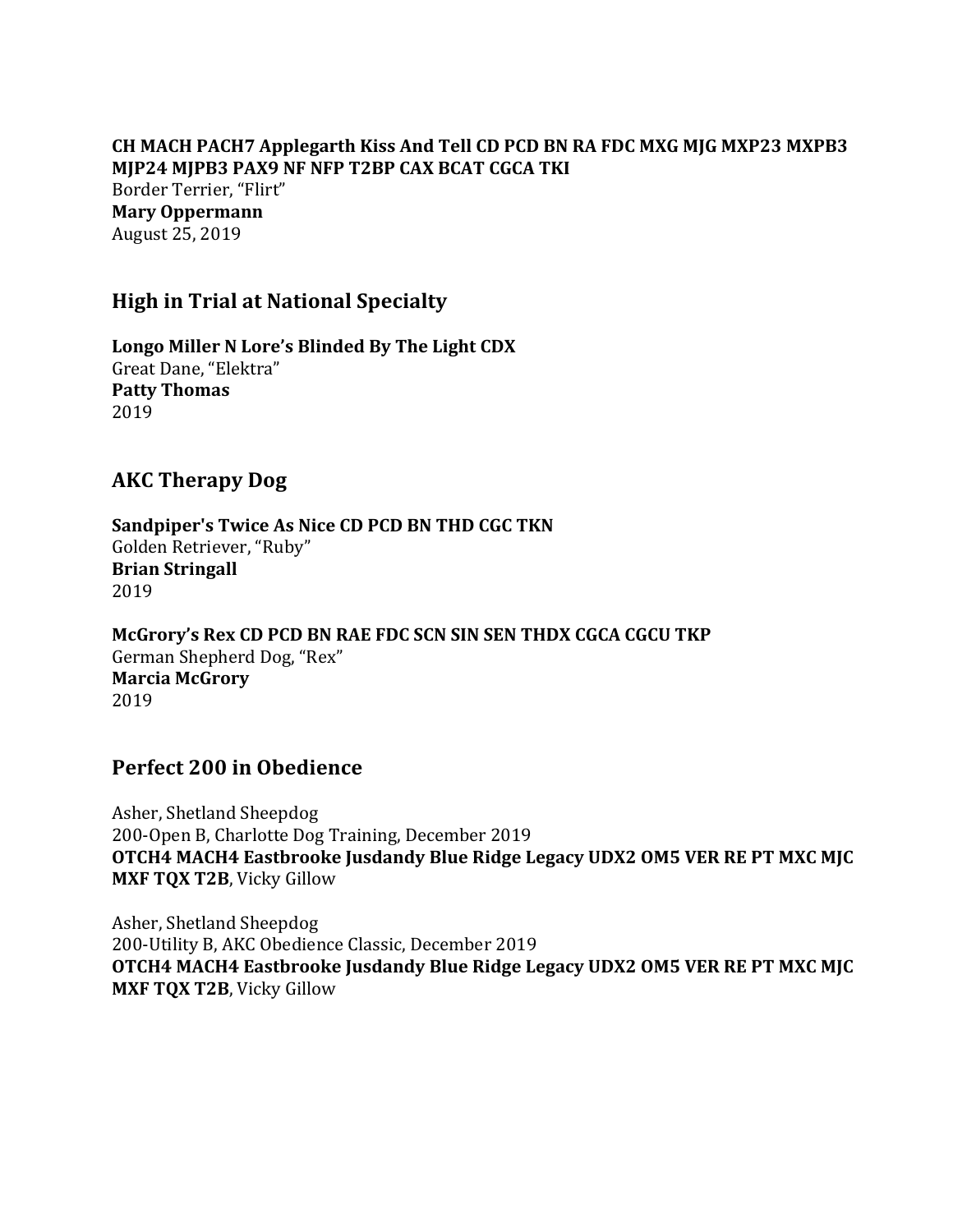## **DKC Herding Champion**

**HC MACH4 Prelude's Tupper UDX OM1 RAE HSAds HXAds MXB2 MJB2 MXP2 MJP2 XF T2B** Shetland Sheepdog, "Tupper" **Nancy Akers** 2019

## **Perpetual Trophies:**

## **Carol Quinlan Rally**

GCH CH RACH Cedar Creek Starsign Heza Fiery Little Spright CDX BN RM3 RAE3 FDC TKA Papillon, "Spright" **Barbara Grubb** 2019

## **Wolfe and Harrar Rally Advanced Excellent**

MACH2 Mama's Lil' Major Dooley RAE MXG MJC MXF T2B3 TKI Beagle, "Dooley" **Amanda Stipe** 2019

GCH CH RACH Cedar Creek Starsign Heza Fiery Little Spright CDX BN RM3 RAE3 FDC TKA Papillon, "Spright" **Barbara Grubb** 2019

## **Luster Novice Obedience**

**Isengard's New Beginning CD CGC** Belgian Sheepdog, "Bee" **Florence Archer** 2019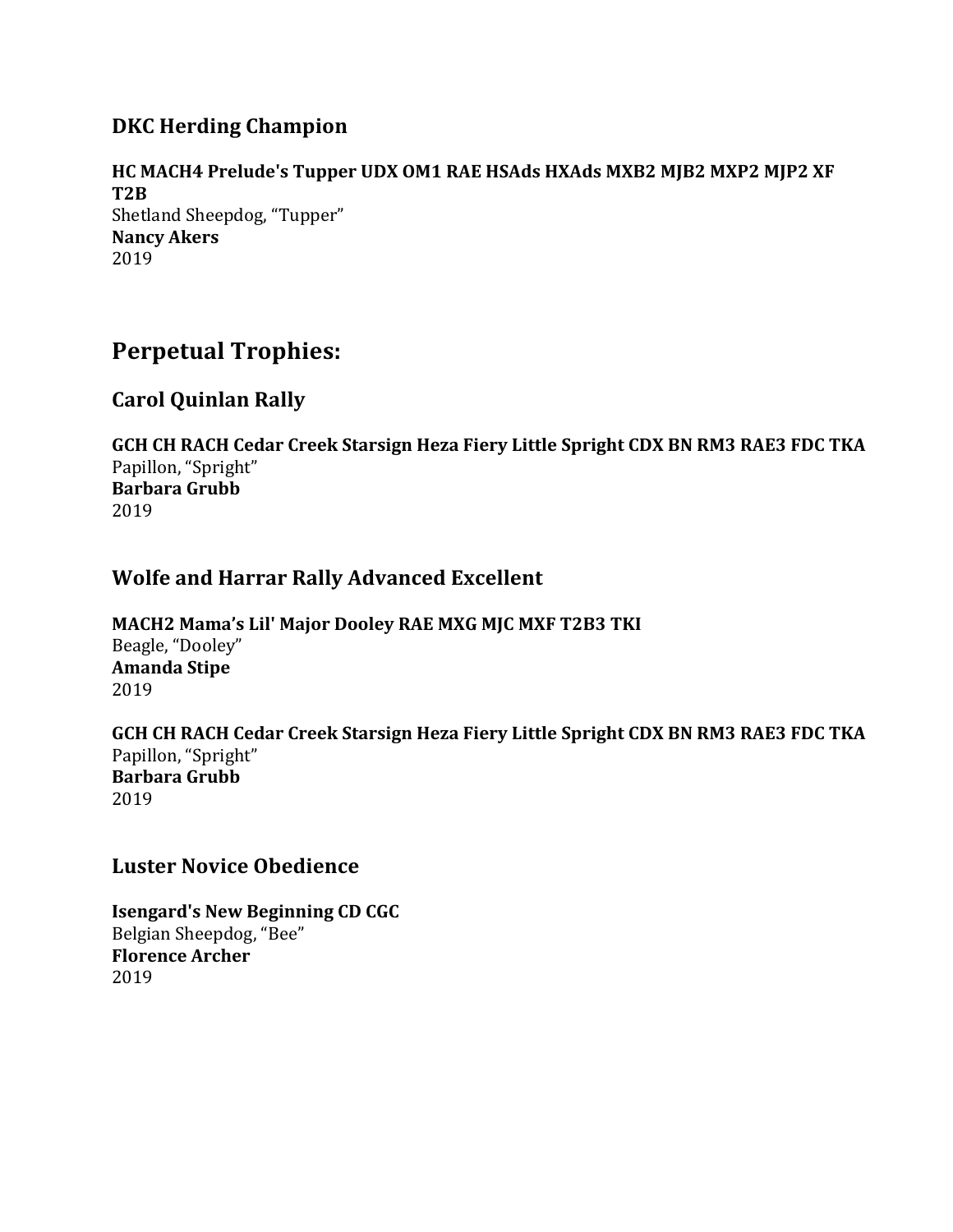## **Telander Open A**

**Raz II CDX BN HIBs HXAs AX AXJ** Border Collie, "Raz" **Lisa Roberts** 2019

## **White Utility A**

GCH CH Starsign's Wild And Wonderful UD BN RE FDC NA NAJ CA BCAT RATN Papillon, "Cha Cha" **Barbara Grubb** 2019

## **Thompson Obedience**

**OTCH4 MACH4 Eastbrooke Jusdandy Blue Ridge Legacy UDX2 OM5 VER RE PT MXC MJC MXF TQX T2B** Shetland Sheepdog, "Asher" **Vicky Gillow** 2019

## **Stella Maunsell Obedience Poodle**

Valentine's Chase Divine VCD2 BN RN MH MX MXS MXJ MJS XF T2B BCAT Standard Poodle, "Chase" **Diane Divine** 2019

## **Schmidt Novice B Agility**

Bare Tree Luck Be A Lady RE OA OAJ NJP NF NFP TKI Beagle, "Lucky" **Amanda Stipe** 2019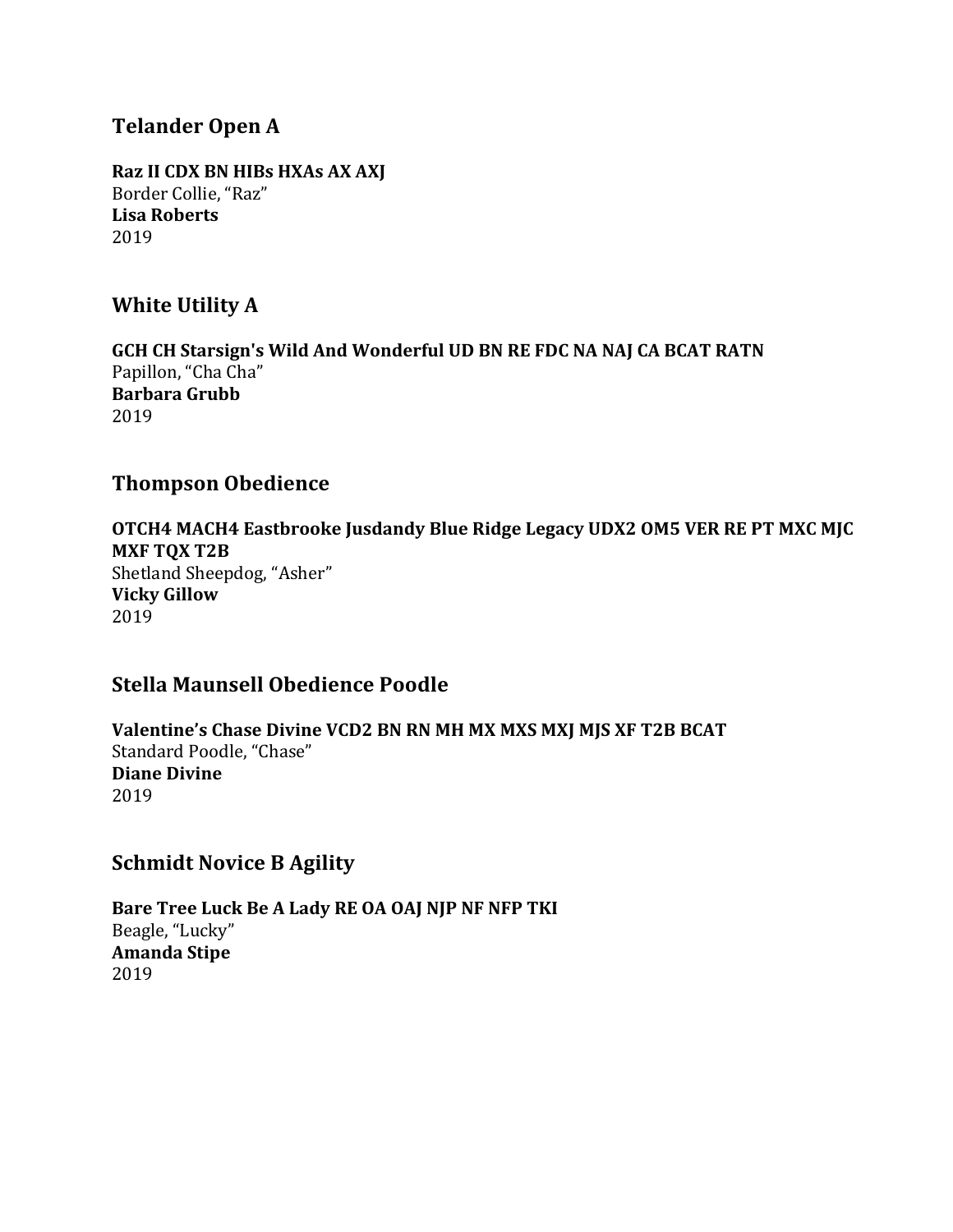## **Barnett Open Agility**

Bare Tree Luck Be A Lady RE OA OAJ NJP NF NFP TKI Beagle, "Lucky" **Amanda Stipe** 2019

## **One Ash St. Pauli Girl Excellent Agility**

Safranne's Silver Sails Anchor Down AX AXJ XF DJ CGC Miniature Poodle, "Vandy" **Beth White** 2019

## **Pitz Agility**

MACH Chelsea's Sloe Gin Fizz MXS MJS T2B2 JE CGC TKN Bedlington Terrier, "Fizz" **Melissa Hoppes** 2019

## **Whorton Agility**

**MACH2 Mama's Lil' Major Dooley RM MXG MJC MXF T2B3 TKI** Beagle, "Dooley" **Amanda Stipe** 2019

## **Grimson Tracking**

**MACH Riant Wynd In My Favor VCD2 PCD BN RAE TDX MXB MJS OF SIN SEN SBN** Standard Poodle, "Favor" **Laura Boyce** 2019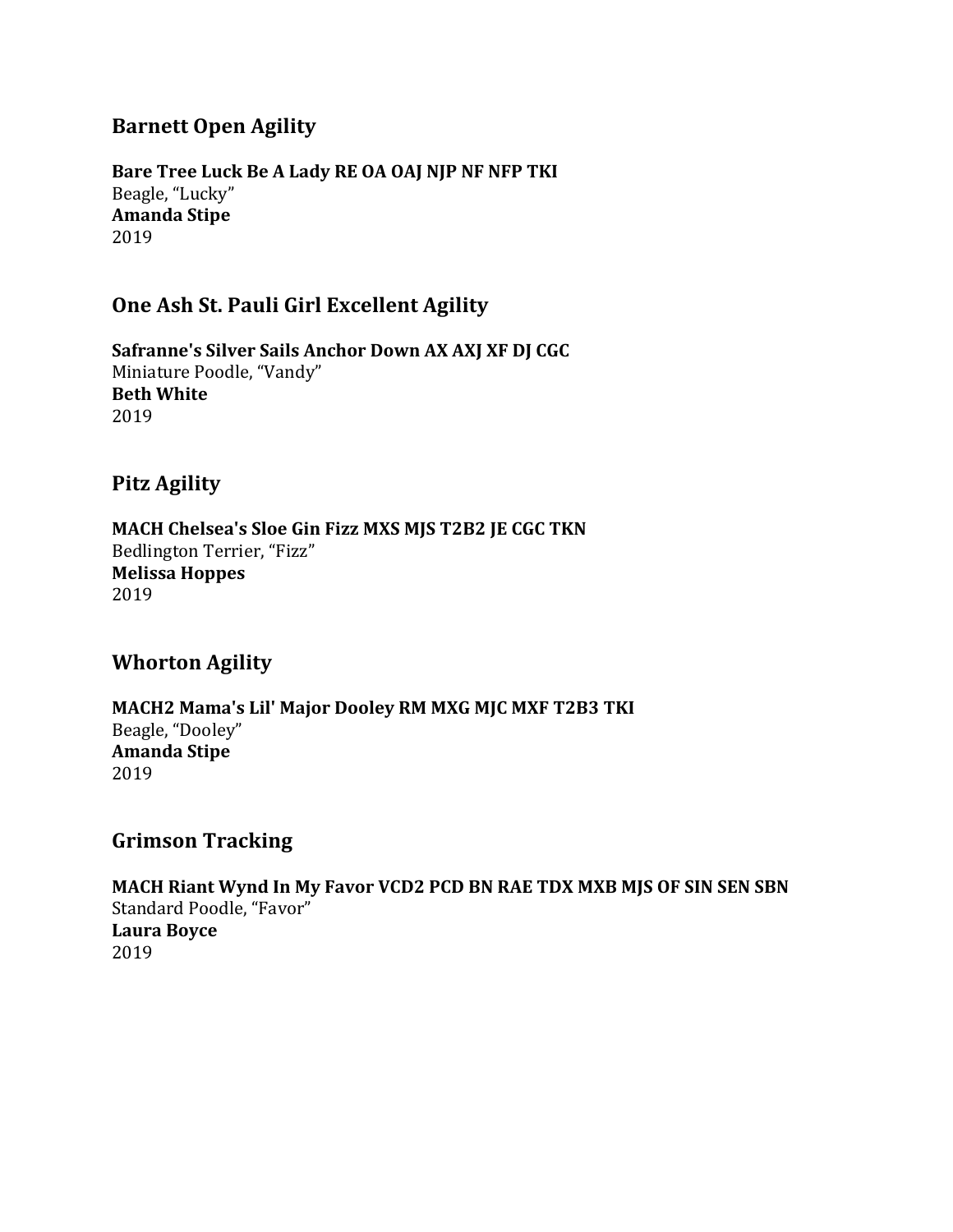## **Kartye Brood Bitch**

# **CH Stormwynd Wildwood Moon Shot At Oswick BN RN THD RATN CGCA CGCU**

English Setter, "Luce" **Linda Wozniak** 2019

## **Haines Show Dog**

**GCH CH Sunnyoaks Buzzer Beater** Dalmatian, "Ouinn" **Michelle and Thomas Wrath** 2019

## **Sun Magic Amateur Owner Handled Show Dog**

**GCH CH Sunnyoaks Buzzer Beater** Dalmatian, "Quinn" **Michelle and Thomas Wrath** 2019

## **Holland Versatility**

**CH MACH Aratone's Royal Keepsake UD MXB MJB** Shetland Sheepdog, "Kylee" **Vicky Gillow** 2019

## **Gray Versatility**

MACH5 Menina De Prata VCD1 RE JH SHU MXS2 MJC2 PADP PJDP MXF MFP T2B3 T2BP **CA THDN CGCA** Miniature Poodle, "Nina" **Beth White** 2019